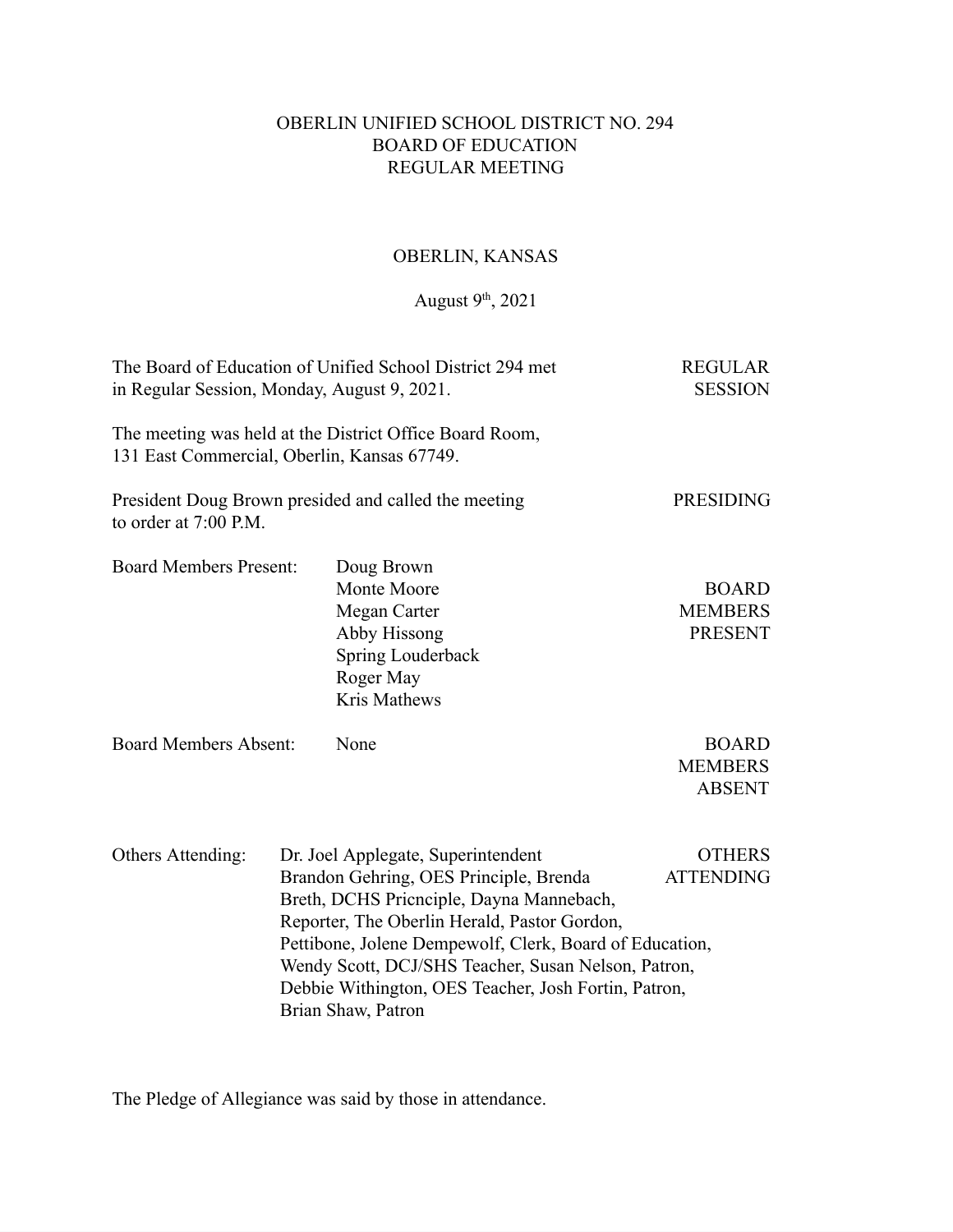Prayer was led by Pastor Gordon Pettibone.

There was no Public Forum this evening.

DURING BOARD FORUM: No Board Forum

## ADOPTION OF THE AGENDA:

Board asked for these changes. In Consent Agenda add Dan Wasson, Items for Discussion add F. Executive Session, and Superintendent Report add Building Walk Through.

| Moved by Spring Louderback and seconded by to Monte Moore | <b>MOTION</b> |
|-----------------------------------------------------------|---------------|
| adopt the agenda with the following changes.              | Adopt         |
|                                                           | Agenda        |

Voted on and carried unanimously, 7-0.

FINANCIAL REPORTS:

Board Review the Financial statements and expenditure percentages of funds. One question was asked about Cash-Wa bill and City Bill.

### BOARD GOALS FOR 2021 - 2022

Board decided to table this until next Board Meeting. This is because our Strategic Planning meeting with public September 1, 2021.

#### CONSENT AGENDA ITEMS WERE REVIEWED FOR APPROVAL:

\*Minutes of the July 12, 2021, regular meeting

\*Minutes of the July 15, 2021, special meeting

\*Approval of Bills for Payment

\*Shawn Baker Resignation

\*Hard Surface Routes

-Prior Years, the Board gave authority to the Administration to use only hard surface routes under extreme conditions. This authority was given for the entire year. We recommend continuing this concept for the 2021-22 School year.

\*Approval of New Hire Shayla Lee Moore for Food Service Cook.

\*Approval of New Hire Heather Kane for Nurse Position.

\*Approval of New Hire Hollie Lorimer for Full Time Sub.

\*Dan Wasson School Representative for Northwest Technical College

\*Designate Homeless Children Coordinator (Recommending School Nurse)

| Moved by Megan Carter and seconded by Spring Louderback to | <b>MOTION</b> |
|------------------------------------------------------------|---------------|
| approve the consent agenda.                                | Approve       |

Consent Agenda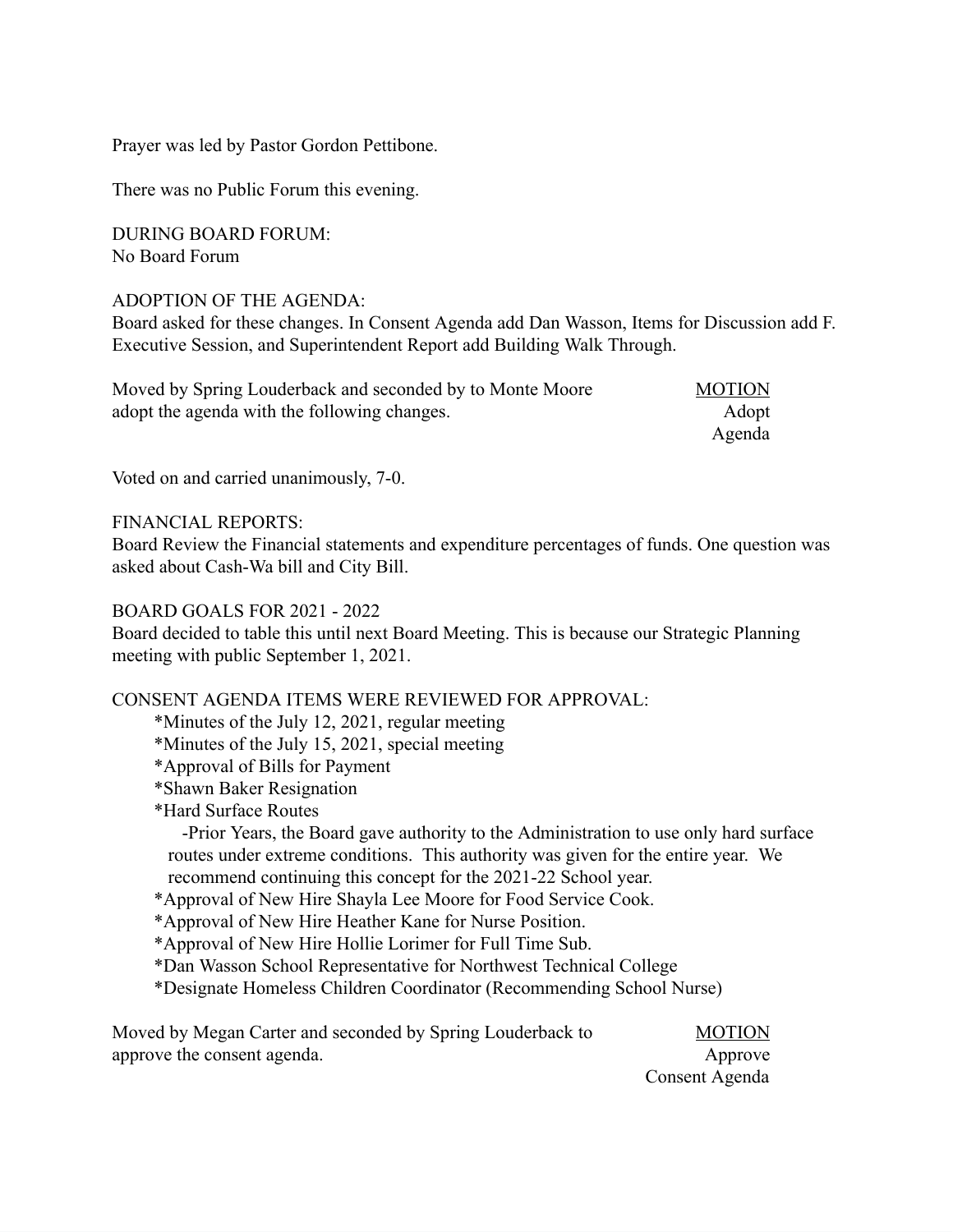Voted on and carried unanimously, 7-0.

Annual Agenda Items and Reports: None to report at this time.

ITEMS FOR DISCUSSION:

## RETURN TO SCHOOL FOR SAFE LEARNING

The board was briefed on the committee reports and regulations that the school needed to follow. Masks on busses are a must and federal law. No remote learning over 40 hours unless it is a case by case need for students. Health department will do screenings for school. The board asked for Diagnose to be removed because the Health Department doesn't do that.

## BUDGET:

Discussing what needed to be published in paper. Board then decided it should move to an action item.

BUDGET MOVED ACTION ITEM: To move budget discussion to an action item.

| Moved by Spring Louderback and seconded by Kris Mathews to | <b>MOTION</b>  |
|------------------------------------------------------------|----------------|
| Move budget from a discussion to an action item.           | Move Budget    |
|                                                            | to action item |

Voted on and carried unanimously, 7-0.

## ESSER III:

Board was briefed on the stipulations on ESSER III money. 20% of funds needs to go to learning loss, engage stakeholders in the process which will include a committee with community members, and the district filed an extension with the state on ESSER III funds.

RENEWAL/REVISION OF CONTRACT WITH SMOKY HILL FINANCIAL SERVICES: Board was addressed that the district office would like to keep service with Smoky Hill for a while but on a minimal usage.

MOVE DECEMBER BOARD MEETING UP TO 5:30 DUE TO BAND CONCERT: The Board Meeting on December 13<sup>th</sup>, 2021 will be the same day as a Band Concert. Board was presented to start the Board Meeting early so that people could attend the Band Concert. Board decided to move this to an Action item.

DECEMBER BOARD MEETING MOVE TO ACTION ITEM: To move December Board Meeting discussion to an action item.

Moved by Megan Carter and seconded by Kris Mathews to MOTION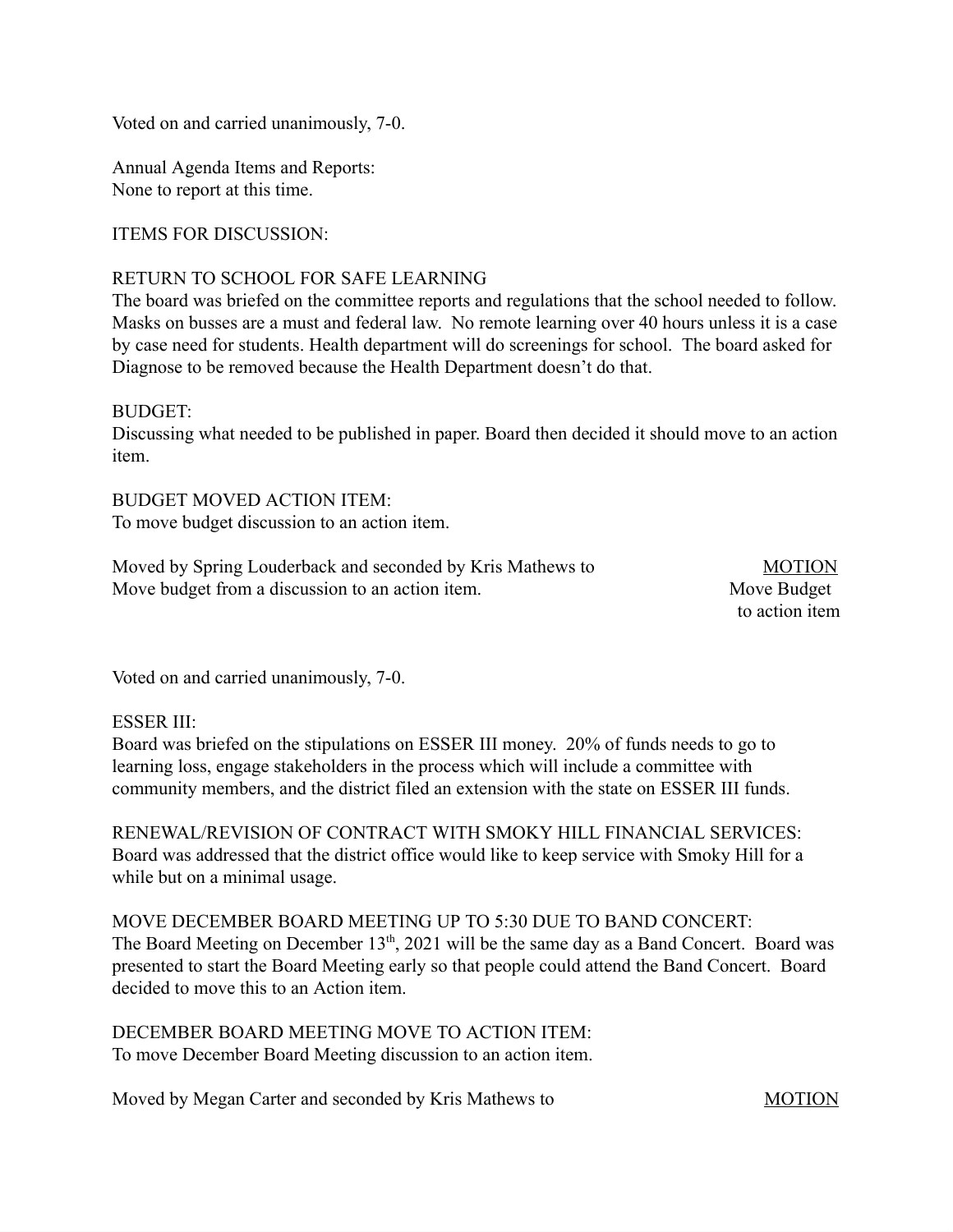Move December Board Meeting to an action item. Move December

Voted on and carried unanimously, 7-0.

An Executive session is needed to discuss an individual employee's contract.

| Moved by Megan Carter and seconded by Spring Louderback to go into   | <b>MOTION</b> |
|----------------------------------------------------------------------|---------------|
| executive session to discuss an individual employee's contract,      | Executive     |
| and the open meeting will resume in the District Office at 8:03 P.M. | Session       |

With only the board in attendance and Dr. Joel Applegate.

No Action was taken

ACTION ITEMS

CHANGE TO FACULTY HANDBOOK: The board accepted the changes made in the faculty handbook.

Moved by Roger May and seconded by Spring Louderback to MOTION Accept the changes in the faculty handbook Accept changes

in faculty Handbook

Voted on and carried unanimously, 7-0.

APPROVAL OF USD 294 CLASSIFIED JOB DESCRIPTIONS: Board approved the Classified Job descriptions with the corrections.

Moved by Monte Moore and seconded by Spring Louderback to MOTION Approve Classified Job Descriptions with corrections. Approve Classified

Job Descriptions With Corrections

Voted on and carried unanimously, 7-0.

 Board Meeting To action item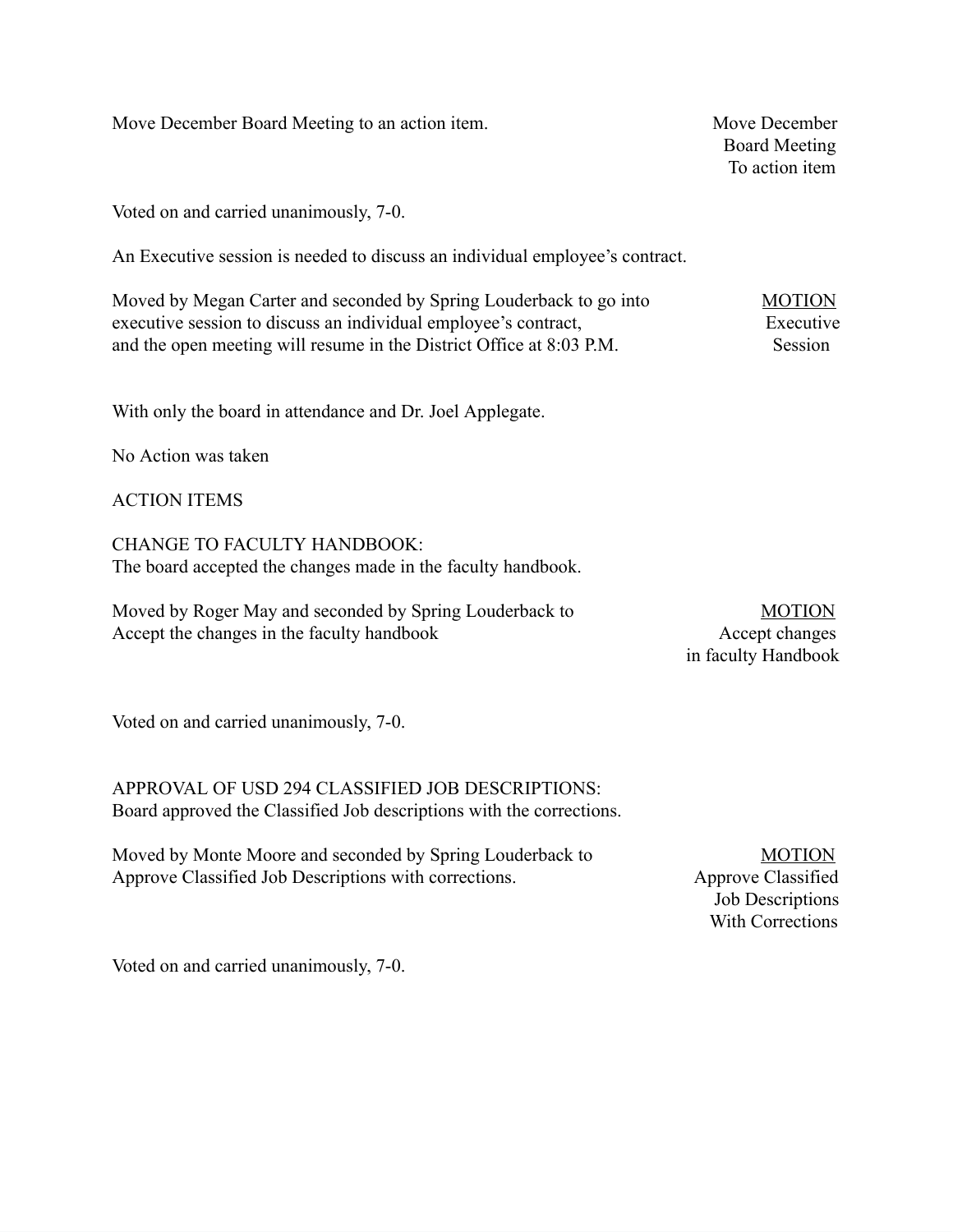COACHING AND SUPPLEMENTAL DUTY ASSIGNMENTS FOR 2021-2022: Approved the coaching and Supplemental duty assignments and also the addition of Ladd Wendelin for Scholar Bowl.

Moved by Spring Louderback and seconded by Kris Mathews to MOTION Approve Coaching and Supplemental for 2021-2022 with the addition To Approve Of Ladd Wendelin Scholar Bowl. Coaching & Supplemental 2021-2022 included

Voted on and carried unanimously, 7-0.

BLANKET PERMISSION FOR REMOVAL OR SALE OF OUTDATED, NON USEABLE ITEMS AND OR EQUIPMENT FROM THE SCHOOL DISTRICT: Board wanted to know if there is a dollar amount that is not allowed to be sold without Board approval. The Board decided to table this until the policy is found.

Found **Frame** 

Moved by Megan Carter and seconded by Monte Moore to MOTION Table until policy is found. To Table

Voted on and carried unanimously, 7-0.

APPROVAL OF NEW POLICY AMENDMENTS: Board Decided to table until December Board Meeting.

Moved by Monte Moore and seconded by Roger May to MOTION Table until December Board Meeting. To Table To Table

 Until December Meeting meeting and the state of the Meeting meeting and the state of the state of the state of the state of the state of the state of the state of the state of the state of the state of the state of the state of the state

Until Policy

Ladd Wendelin

Voted on and carried unanimously, 7-0.

## AUTHORTIY TO TRANSFER FUNDS OUT OF LOB:

Board was presented with two options on transfer of funds out of LOB. Board decided to have both options ready to go for approval on September Board Meeting.

Moved by Spring Louderback and seconded by Monte Moore MOTION To have both Options ready for September Board Meeting. To Have Both

 Options for September Meeting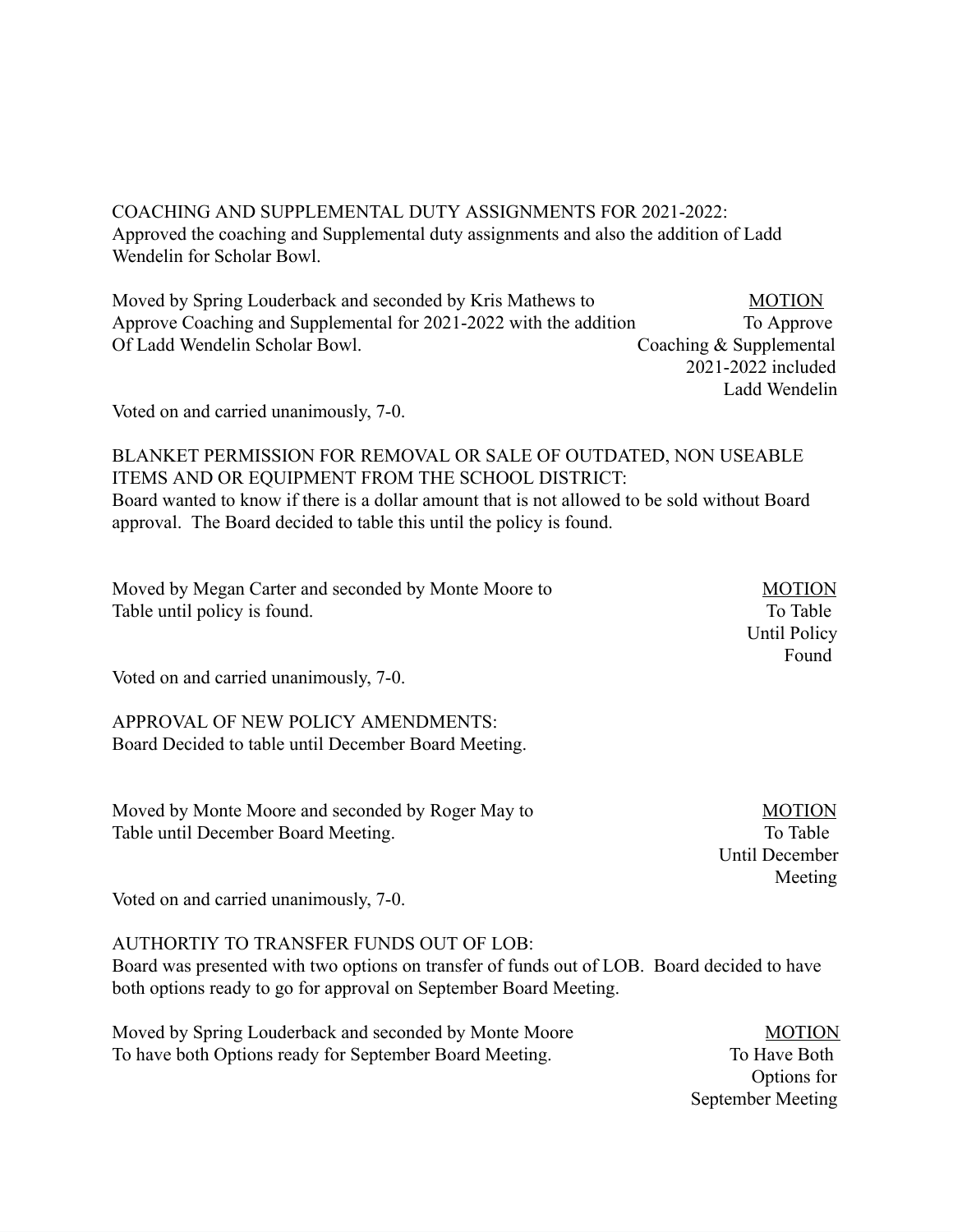Voted on and carried unanimously, 7-0.

APPROVAL TO HIRE KATHY AHLMQUIST AS EMERGENCY SUB FOR SPANISH: Board approved this hire.

Moved by Kris Mathews and seconded by Spring Louderback MOTION To approve Kathy Ahlmquist as Emergency Sub for Spanish. To Approve

 Kathy Ahlmquist Emergency Sub

Voted on and carried unanimously, 7-0.

APPROVAL TO OFFER JH SCHOLAR BOWL COACH TO LADD WENDELIN: Brandon Gehring presented to the Board to approve Ladd Wendelin for JH Scholar Bowl Coach.

Moved by Megan Carter and seconded by Kris Mathews to MOTION Approve Ladd Wendelin as JH Scholar Bowl Coach. To Approve

 Ladd Wendelin JH Scholar Bowl Coach

Voted on and carried unanimously, 7-0.

An Executive session is needed to discuss employee negotiations.

Moved by Spring Louderback and seconded by Monte Moore to go into MOTION executive session to discuss employee negotiations, and the open meeting Executive will resume in the District Office at 9:03 P.M. Session

With only the board in attendance, Dr. Joel Applegate, and Jolene Dempewolf Board Clerk.

No Action was taken

## Information

#### SUPERINTENDENT'S INFORMATION FORUM:

\*Bleacher will be shipped a week later. Should arrive on Aug. 23

\*School Kickoff will be on Thursday, Aug  $12<sup>th</sup>$  from  $5:00 - 8:00$  pm. The pool is reserved for the same time.

\*Redoing the gym floors

\*Plumbing at the high school complete. Will be working on elementary plumbing

\*Working on windows at the High School

\*Strategic Planning Meeting Sept. 1 st and 8th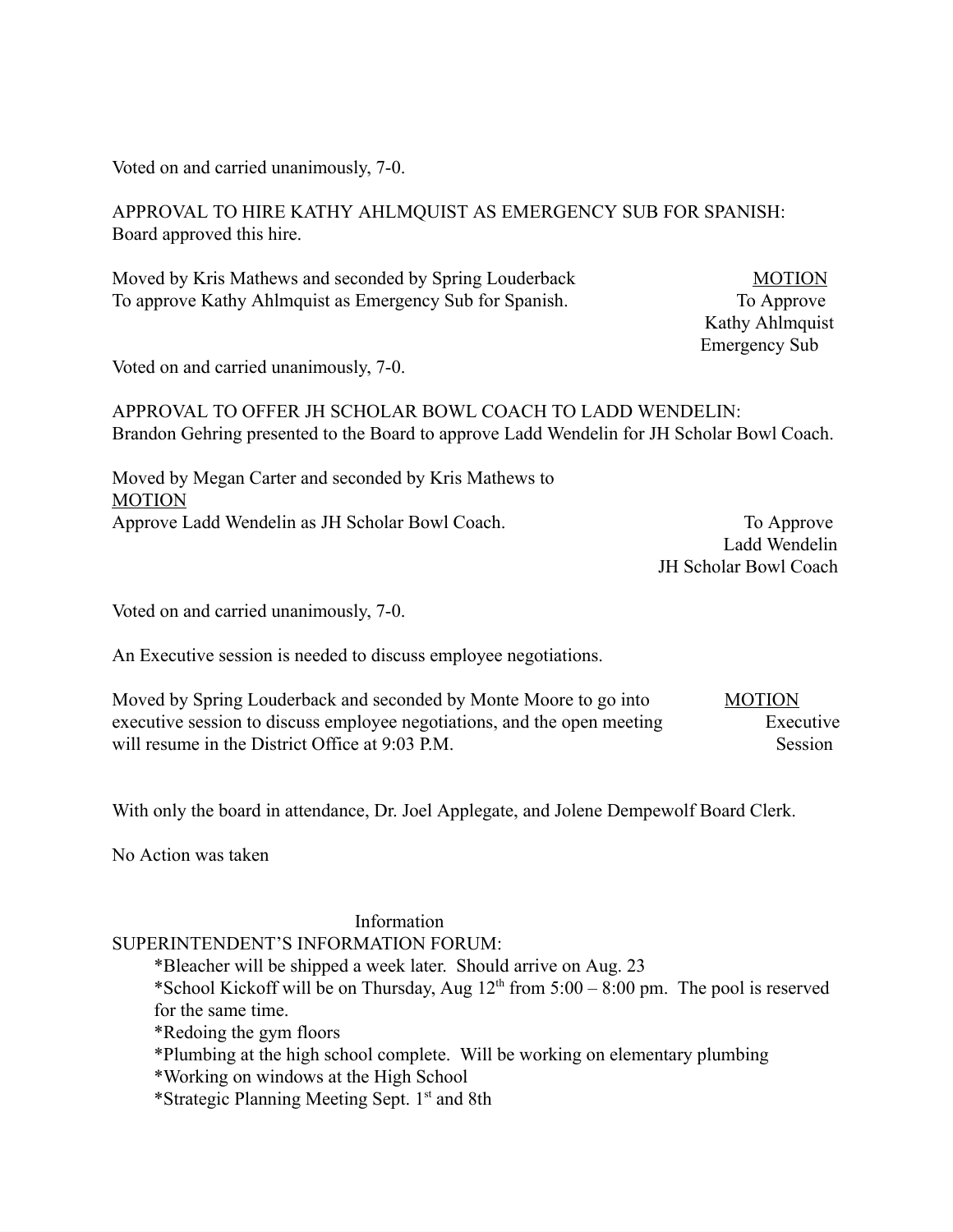\*Revenue Neutral and Budget hearing will be the same night as the Board Meeting. Revenue Neutral will be at 6:30 pm, budget Hearing will be at 6:45 pm, Regular Board Meeting at 7:00 pm

SPECIAL BOARD MEETING:

Board decided to have a Special Board meeting regarding Budget. Meeting will be August 18th, 2021 at 7:00 AM

Moved by Megan Carter and seconded by Spring Louderback to MOTION Have Special Board Meeting August 18<sup>th</sup>, 2021 at 7:00 AM. To Approve

 Special Board Meeting August

18th

Voted on and carried unanimously, 7-0.

BOARD WALK THROUGH: Board having annual walk through October 11<sup>th</sup>, 2021 at 6:00 PM.

Moved by Megan Carter and seconded by Spring Louderback to MOTION Approve Board walk through Buildings October  $11<sup>th</sup>$ , 2021 at 6:00 PM. To Approve

 Walk Through October  $11<sup>th</sup>$  at 6:00 PM

Voted on and carried unanimously, 7-0.

BOARD MEMBERS WORKSHOP OPPORTUNITIES: None at this time.

ITEMS FOR FUTURE BOARD MEETINGS: \*Budget Hearing \*Negotiations for 2021 – 2022 Discuss Options for Budget Hearing \*Negotiations for 2021-2022 \*US Foods Dishwasher Lease Renewal \*NWKTC Agreement

Board break at 8:44 PM Board back in session at 8:46 PM

President Doug Brown Adjourn meeting 9:04 P.M.